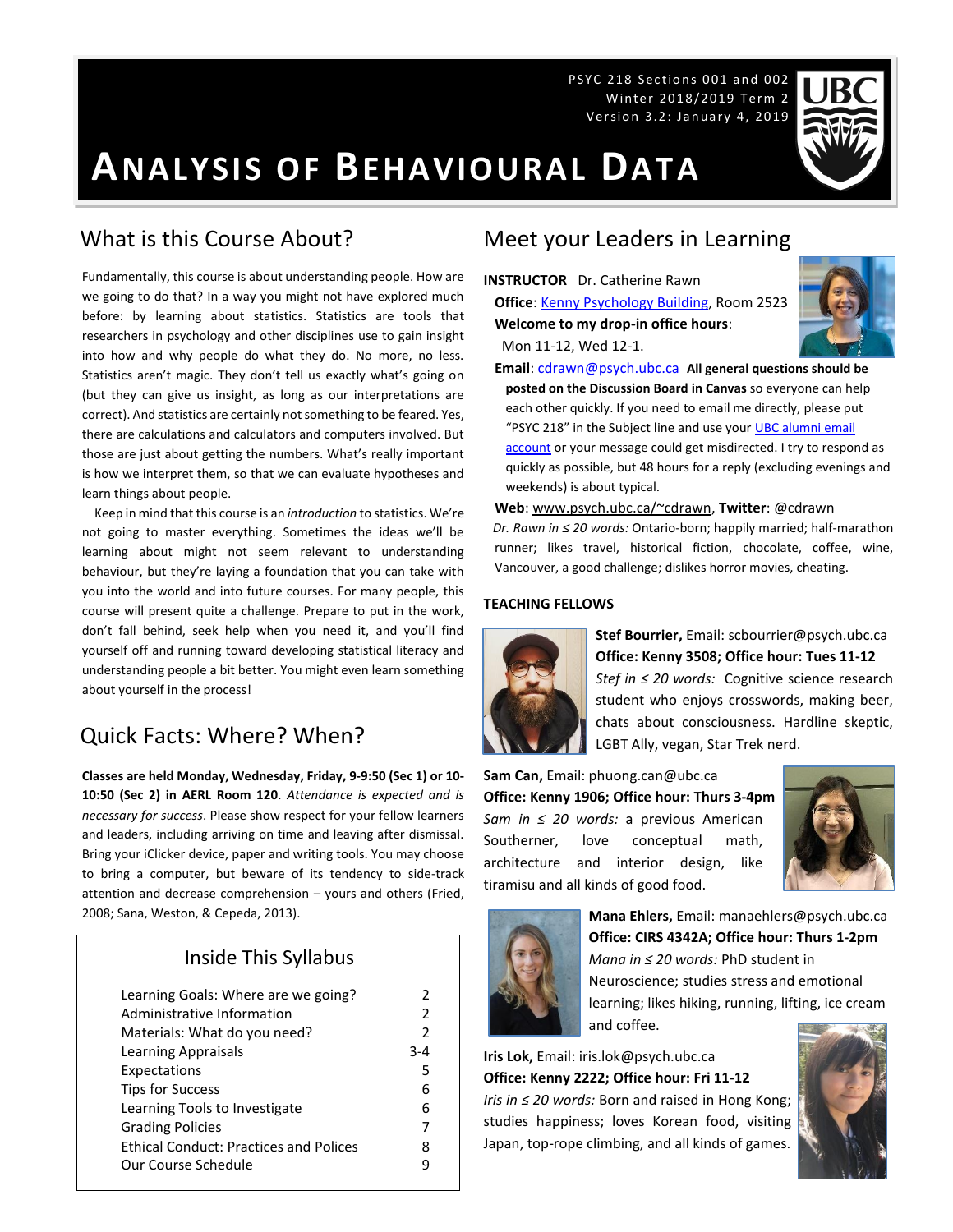# Learning Goals: Where are We Going?



I designed this course with specific goals in mind to keep all of us focused throughout the term. By the end of this course, you should be able to...

- 1. Compare, contrast, and critique descriptive statistics (including effect size) versus inferential statistics (Null Hypothesis Significance Testing method).
- 2. Calculate, by hand and using computer software, a variety of statistics commonly used in psychology (e.g., correlation, regression, z-scores, *t*-tests, ANOVA).
- 3. Choose and apply the appropriate statistic to analyze a dataset, when provided with a study's design and a researcher's purpose.
- 4. Interpret what the statistics you calculate mean about the variables and the hypothesis.
- 5. Evaluate others' interpretations of statistical analyses.
- 6. Discuss the strengths and weaknesses of various statistical tests, and the NHST framework broadly.
- 7. Define and discuss the relationships among major statistical concepts (e.g., alpha, effect size, power, sample size).
- 8. Appreciate the value of developing statistical literacy.

**INTEGRATION OF COURSE IN CURRICULUM** This course requires successful completion of Psyc 217 Research Methods and declaring a major in Psychology, Cognitive Systems, or Speech Sciences. It is a requirement for the BA Psychology major, and is a prerequisite for Honours and Psyc 359 (advanced statistics).

**A NOTE ON WITHDRAWING** This is an intense course. If you find yourself unable to handle the demand at this time, I encourage you to talk to me. Withdrawal from this course without record of the course on your transcript must occur before **14 January 2019**, or before **8 February 2019** for withdrawal with a standing of "W" on your transcript.

# Materials: What Do You Need?

You'll need 6 materials to set yourself up for success.

**1. TEXTBOOK** Nolan, S. A., & Heinzen, T. E. (2016). *Essentials of Statistics for the Behavioural Sciences,* **(3 rd Ed.).** New York, NY: Worth. The looseleaf and ebook versions are available from the bookstore, and come with access to the (optional but recommended) Launchpad study tool, which you can try out for 3 weeks for free ([select "I need to pay later"](https://reg.macmillanhighered.com/Account/Unauthenticated?TargetURL=http://www.macmillanhighered.com/launchpad/nolanessentials3e/9793682)). Other options are available [directly from the publisher's website](https://store.macmillanlearning.com/ca/product/Essentials-of-Statistics-for-the-Behavioral-Sciences/p/1464107777?searchText=Essentials%26%23x20%3bof%26%23x20%3bStatistics%26%23x20%3bfor%26%23x20%3bthe%26%23x20%3bBehavioral%26%23x20%3bSciences).

**2. LAB GUIDE** Cuttler, C. (2014). *A student guide to SPSS* **(2nd Edition), including download code for SPSS Student Version 22 or 24.** This guide is available to purchase (\$46.20US) as an ebook from https://he.kendallhunt.com/product/studentguide-spss or in physical form at the bookstore (with an access code to download SPSS). Notes: the older edition refers to a much older edition of SPSS software and is less helpful; used access codes will not work.

The Cuttler lab guide will be indispensable when it comes to completing the assignments throughout this course. Install SPSS on your computer ASAP as some students have had problems installing it in the past. If you choose to access SPSS some other way and/or in some other version, *do not expect us to be able to help you with it.*

**3. BASIC CALCULATOR** Bring a basic, non-programmable calculator to every class and to all tests. It should be able to do squares and square roots; that's the fanciest calculation ability you'll need [\(here's an example](https://www.staples.ca/en/Staples-BD-107i-10-Digit-Scientific-Handheld-Calculator/product_506594_1-CA_1_20001) for \$7.99 from Staples).

**4. CANVAS COURSE WEBSITE** [canvas.ubc.ca.](https://canvas.ubc.ca/) Keep organized here. Find *weekly announcements,* **learning objectives before** and **PowerPoint slides after class**, **discussion threads**, , **forms**, **submit assignments,** your **grades**, calendar to sync, and links and instructions for all other websites**. Rather than emailing questions to the teaching team, please post your questions in the discussion threads here.** Log in often using your CWL.

**5. COGLAB 5.0 ACCESS** An access code for CogLab 5.0 is available for \$24.99 at the following website: [www.nelsonbrain.com/webapp/wcs/stores/servlet/en/micr](http://www.nelsonbrain.com/webapp/wcs/stores/servlet/en/micrositesca/UBC-PSYC218) [ositesca/UBC-PSYC218.](http://www.nelsonbrain.com/webapp/wcs/stores/servlet/en/micrositesca/UBC-PSYC218) Then, once you have an access code, use the instructions on Canvas to register in our course on CogLab. Please use the same first and last name as your official UBC registration.

**6. iClicker.** Communicate and engage during class using an iClicker. Questions and polls will be integrated into every class. Physical iClickers can be purchased at the bookstore, used or new. You must REGISTER YOUR iClicker *on our Canvas course website* to receive the points you earn in class. (Note, although there is an app version, I do not set up the software to enable using it. Former students reported being distracted by having their mobile device out on their desks.)

*SHORT ON CASH?* If you're choosing between buying food or course materials, \*please\* come see me. I have iClickers to borrow, and can arrange for a few textbook access codes for people experiencing financial hardship. Note that you can also borrow a copy of the text on course reserve from Koerner library. *Let me know if that's not so.* SPSS is also available in the Buchanan drop-in computer labs. Please check th[e room schedule.](https://isit.arts.ubc.ca/buchanan-b121-drop-in-lab/)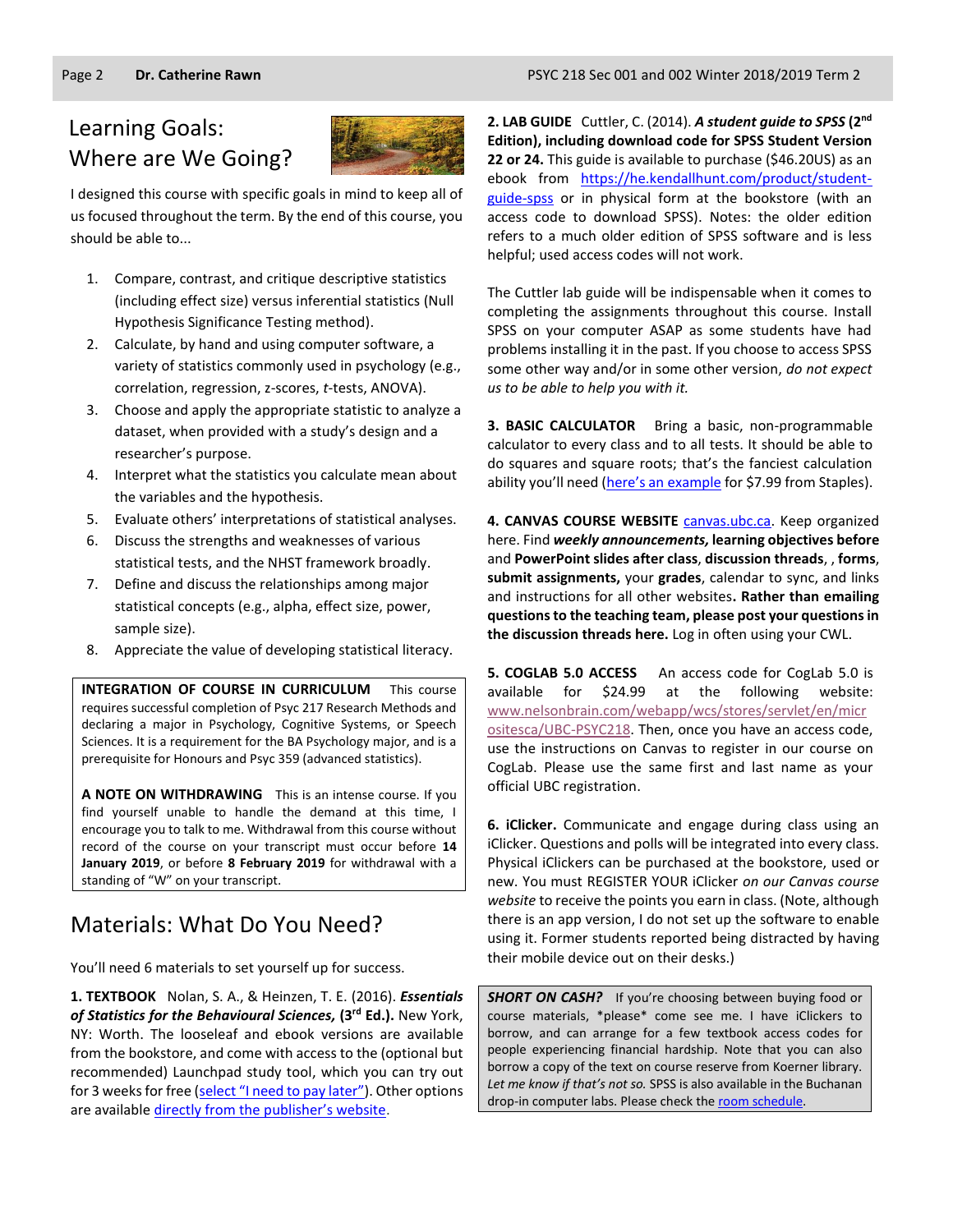

# Learning Appraisals: How Will We Know If We Have Met Our Goals?

| <b>Learning Appraisal Activity</b>   | <b>Points</b> | <b>Dates</b>                                                |
|--------------------------------------|---------------|-------------------------------------------------------------|
|                                      | to Earn       |                                                             |
| Two-Stage Tests (12% x 3)            | 36%           | January 23, February 25, and March 20                       |
| <b>Cumulative Final Exam</b>         | 34%           | During exam period as scheduled by registrar                |
| Assignments (4% x 6)                 | 24%           | Due on Canvas on Fridays January 25, February 16, March 15, |
|                                      |               | March 29, and Monday April 8 (Assignments 5 + 6 combined)   |
| In class participation (iClicker)    | 3%            | Continuous                                                  |
| Research Experience Component (Human | 3%            | Complete by the last day of class                           |
| Subject Pool Participation)          |               |                                                             |
| Points Available for you to Earn     | 100%          |                                                             |

**TWO-STAGE TESTS (3 x 12%) AND TWO-STAGE CUMULATIVE FINAL EXAM (34%)** All tests will consist of a mix of multiple-choice and short answer/calculation questions. **You will be challenged to push beyond memorization of facts and to integrate and apply course material.** Research shows greater long term retention with multiple testing—not just studying—opportunities (Roediger & Karpicke, 2006). Therefore, to best prepare you to apply course material in the future, **the final exam is cumulative.**

*What is a 2-Stage test?* In class, take the test on your own, then immediately get into a team and retake it together so you have the chance to discuss and debate answers. Sit near the people you want to work with, or join a group spontaneously. Individual tests will count for 90% of your test score, and team tests will count for 10%. In the rare case where an individual score is higher than that person's team score, the individual score will count for the full 100%.

*Why 2-Stage tests?* Data show this test format helps students learn and engage in courses (Gilley & Clarkston, 2014). It provides you with immediate feedback while you still remember the test questions. See my blog post for more references and a lengthier rationale: [http://ow.ly/ztdv6.](http://ow.ly/ztdv6)

**PARTICIPATION (3%)** Your participation will be evaluated in class by responding to **iClicker** questions, and outside of class by discussion on **Canvas**. At the end of the course, all points you earned via iClicker for just answering questions (participation) and getting them correct will be added together. In each class period, earn a maximum of two points by **answering at least 75% of the iClicker questions (1 point) and any one of those correctly (1 point).** To earn 3% toward your course grade, earn full marks **for at least 90% of the classes** during the term. Outside of class, meaningful engagement on **Canvas** may also be considered (e.g., if your final mark falls just below the next grade).

**RESEARCH EXPERIENCE COMPONENT (3%)** As part of this course, you will be asked to spend **three hours participating in psychology studies** through the Department of Psychology's Human Subject Pool (HSP) system. The REC is designed to help you learn more about psychology and how research is conducted by providing you with first-hand experience with psychological research. As **an alternative to participation in subject pool studies you may choose to fulfill the required REC by completing three library writing projects**, for which you read and summarize a research article; each article summary counts as one hour of research participation. Study sign-ups and details about the alternative assignment are posted on [https://psych.ubc.ca/undergraduate/human-subject](https://psych.ubc.ca/undergraduate/human-subject-pool/)[pool/](https://psych.ubc.ca/undergraduate/human-subject-pool/) (see the *HSP Information for Participants* document). **The REC is worth 3% of your course grade: 1 hour of participation or 1 article summary = 1% x 3.**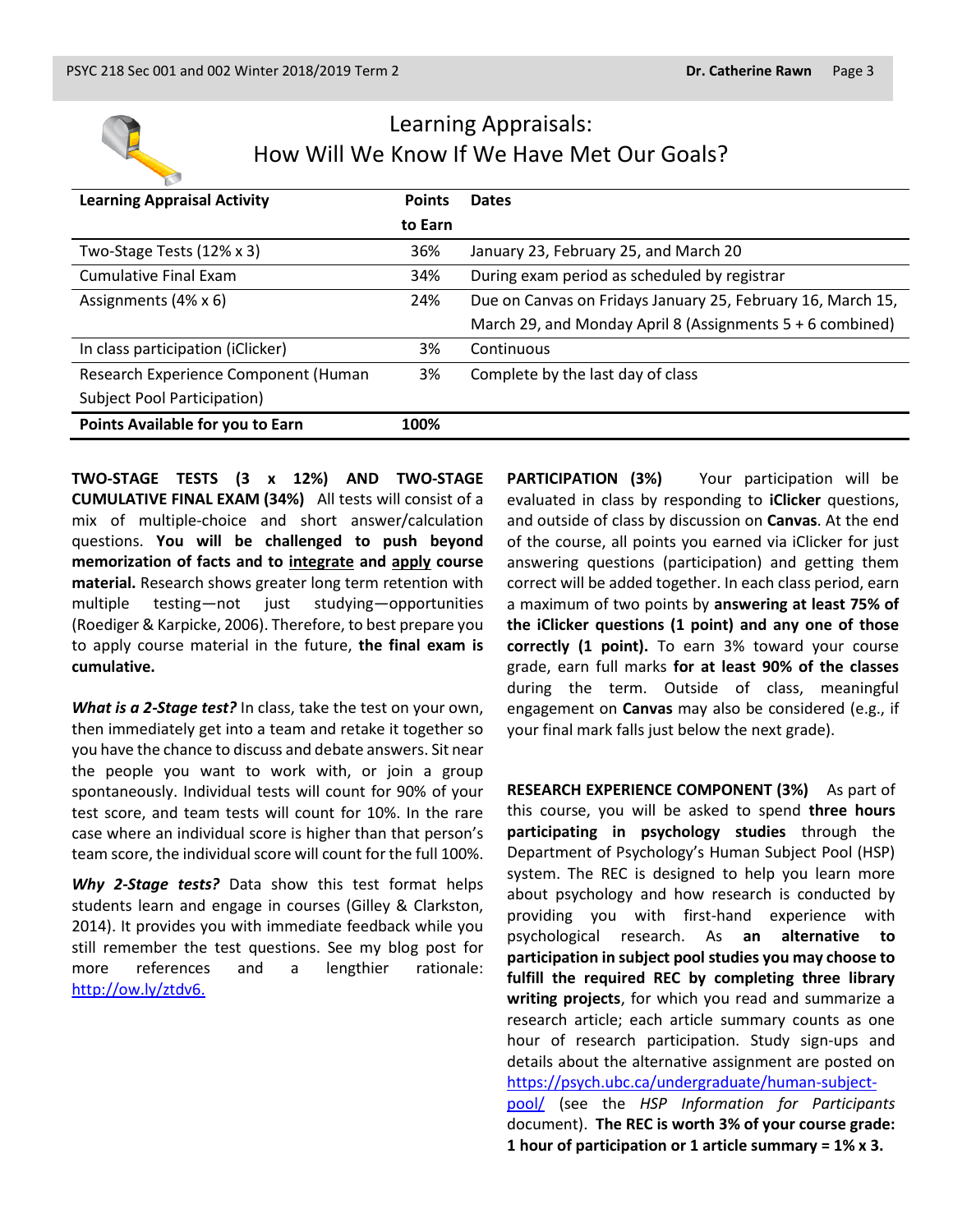### Learning Appraisals, Continued

**ASSIGNMENTS (6 x 4%)** Six lab assignments spread across the term will give you practical experience analyzing data using SPSS (a commonly used statistical software package) and reporting the results. Note that Assignments 5 and 6 will be combined at the end of the course. Each lab assignment has three components. Consult the Course Schedule on the last page of this syllabus and due dates set in Canvas. It is possible these dates could change. You are responsible for coming to class, checking Canvas, and finding out about any changes.

**(1) CogLab or Survey**. You will be asked to spend 10-30 minutes competing an online experiment or survey. This step will allow us to generate a dataset the class will use for the assignment, and will help you develop a deeper understanding of data analysis and interpretation because you have experienced the study as a participant. *These are always due on Mondays at the start of class. Check the Course Schedule for specific dates.*

*You will lose ¼ (25%) of your assignment grade (i.e., 1% of your final course grade) for each CogLab or Survey you do not complete by the due date and time.* You will not be able to make up lost marks because of failure to complete a component on time. **See Canvas for links to the CogLab experiments and survey.**

**(2) Student Guide to SPSS and In-Class SPSS Labs.** It is important to read the appropriate chapter(s) for each lab assignment in Cuttler's *A Student Guide to SPSS (2nd edition)*, to be announced on Canvas and in class. These chapters provide detailed information about how to perform all the SPSS functions you will need for the assignments, including screen shots from SPSS. Five times during the term, class time will involve hands-on demonstrations of how to use SPSS for the upcoming assignment. Bring (or share) an SPSSenabled computer.

**(3) Lab Assignment.** After each in-class SPSS demonstration, I will post an assignment for you to complete on your own time. All assignments will be posted on Canvas, where you will submit them. The assignments will require you to analyze and interpret the data from one of the CogLab or Surveys our class has generated. You will have about 1.5 weeks to complete each assignment. Check the Course Schedule for specific due dates.

*You will lose 1/8 (12.5%) of your assignment grade (i.e., 0.5% of your final course grade) for each day your assignment is late. Late assignments will not be accepted after 7 days.*

Lab assignments must be completed independently. You are encouraged to meet with your Teaching Fellows during their office hours if you require assistance with the assignments. You may also use the discussion boards on Canvas to discuss with your Teaching Fellows and peers any issues you encounter while completing the assignments. Although you may ask for assistance, *you must complete the analyses and write-ups on your own. You may not share your work with other students or use another student's work.*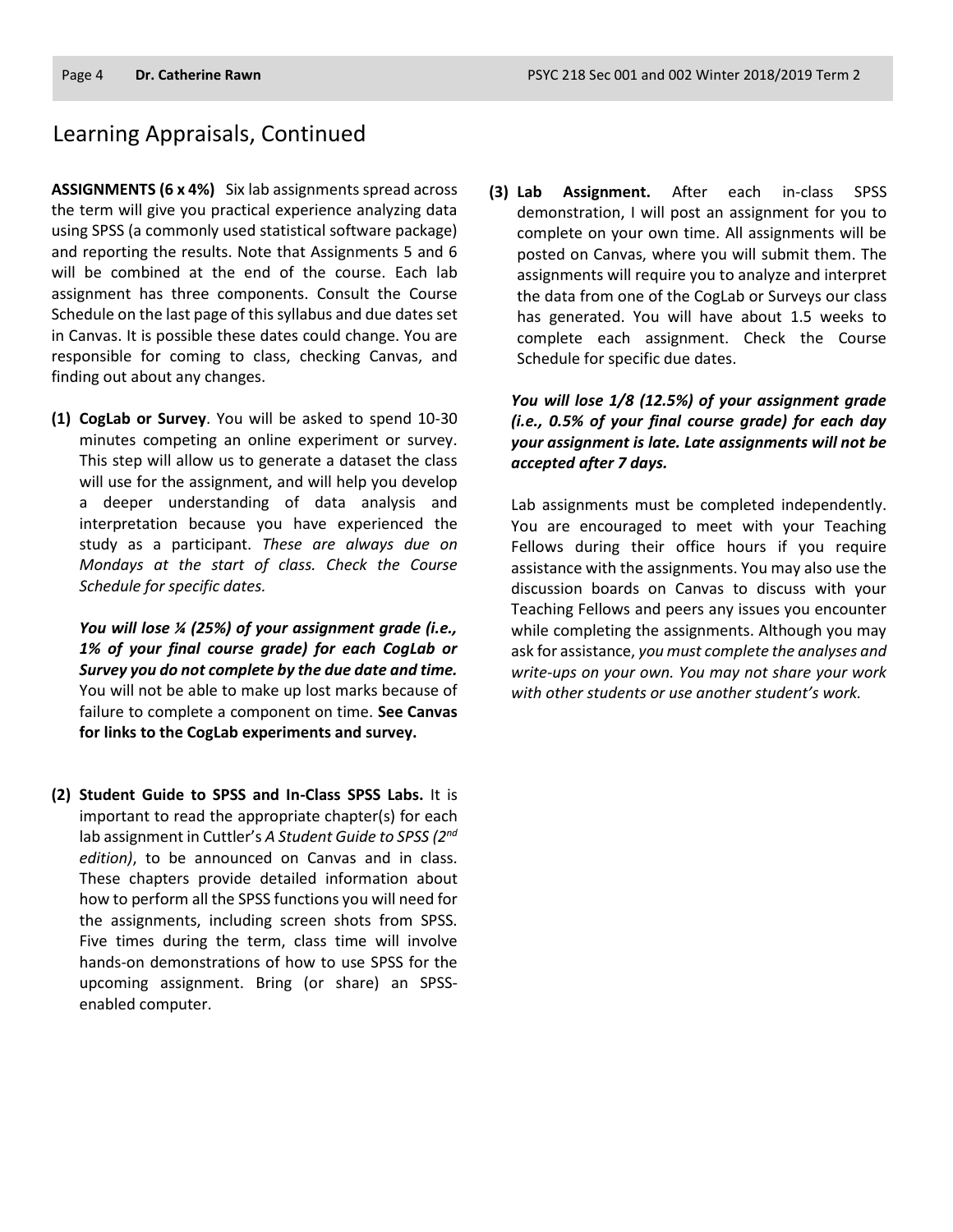### Expectations and Course Policies

*What We Expect from You*

**ATTEND CLASS** Please come to every class prepared to participate in your learning. Bring your iClicker device, paper and writing tools (in addition to a laptop, if you choose to bring one; but consider Fried, 2008; Glass & Kang, 2018; Sana et al., 2013), and an open mind. *If you must miss class* you are responsible for obtaining missed notes and important announcements. You will not be able to regain participation points for missed classes.

**WRITE ALL TESTS AND THE CUMULATIVE FINAL EXAM** If you must miss a test due to an extenuating circumstance like severe illness, you must submit the **Request for a Make-Up Test Form** (available on Canvas) plus appropriate documentation to Dr. Rawn. *Unless it is an emergency,* this form must be submitted at least 7 days before the test date. In an emergency, the form should be submitted within 3 days of missing the test (or as soon as possible) A makeup test will then be scheduled with a TA. **Presence at the Final Exam is mandatory**. If you absolutely must miss the final exam due to an extenuating circumstance like severe illness, you or your caregiver must apply for Academic Concession by contacting your Faculty's Advising Office (e.g., Arts Advising through the Centre for Arts Student Services). If you have 3 or more exams scheduled to start and finish within a 24 hour period you may request to write the second exam on a different day. However, you must give the instructor of the second exam one month notice.

**PARTICIPATE** Success in this class depends upon your active participation. **I will ask you to do only those activities that I believe will help you learn**. Class time is designed to mix lecturebased explanations of course material with demonstrations, pair and small group discussions, large group discussions, writing, iClicker questions, and feedback. Come ready.

**TREAT OTHERS RESPECTFULLY** You are expected to treat all classmates, teammates, instructor, and Teaching Fellows, with respect in and out of the classroom, face-to-face and in writing (e.g., on email). This includes arriving on time and minimizing distractions for other students.

**ACT ETHICALLY** You are responsible for your own learning. Cheating of any kind will **not** be tolerated, including dishonest use of iClicker (e.g., entering responses for an absent classmate) and copying other's work. See the syllabus section on *Ethical Conduct* for more information.

**SHARE CONSTRUCTIVE FEEDBACK** We invite you to share your ideas and suggestions with us, particularly about things we are able to change, and be open to working together to make this course a positive experience for all of us.

**USE ELECTRONICS IN THE CLASSROOM RESPONSIBLY** You may choose to use electronic devices to support your learning—not distract from it. Please see the Announcement on Canvas for further information.

#### *What You Can Expect from Us*

**BE AVAILABLE** We are here to help you and your classmates in your choice to succeed. Visiting us in person is typically more effective than email for clearing up questions. If our office hours absolutely cannot work for you, respectfully email us a few time and day options to make an appointment. Because of our class size, there may be limits on the number of appointments possible.

**POST SOME MATERIALS ONLINE** PowerPoint slides and handouts will be available *after* class on our course Canvas site. Learning Objectives will be available there before class. Slides cannot be posted before class because they will undermine iClicker questions and reduce by ability to be responsive to what happens in class. Moreover, data shows that having notes in advance rather than after class does not influence performance (Babb & Ross, 2009).

**CONSIDER RE-GRADE REQUESTS** If you feel strongly that any test or assignment question was graded unfairly, please submit the **Re-Grade Request Form** available on Canvas. You must submit the form within 2 weeks of the date grades were made available on Canvas. I will consider your request carefully and will respond via email in approximately one week of receiving it. Re-grading may result in an increase or decrease. That regrade is final.

**PROVIDE FEEDBACK** We will endeavour to provide you with feedback on learning appraisals as promptly and as with as much detail as possible, given the size of our class.

**ACT RESPECTFULLY & ETHICALLY** At all times, we aim to treat each of you with respect, and to make all course decisions with the highest standard of ethics in mind. If you feel you are being treated unfairly or disrespected by us or a classmate, we invite you to talk to us so we can sort out the issue together. To be clear: such a discussion would not impact your grade.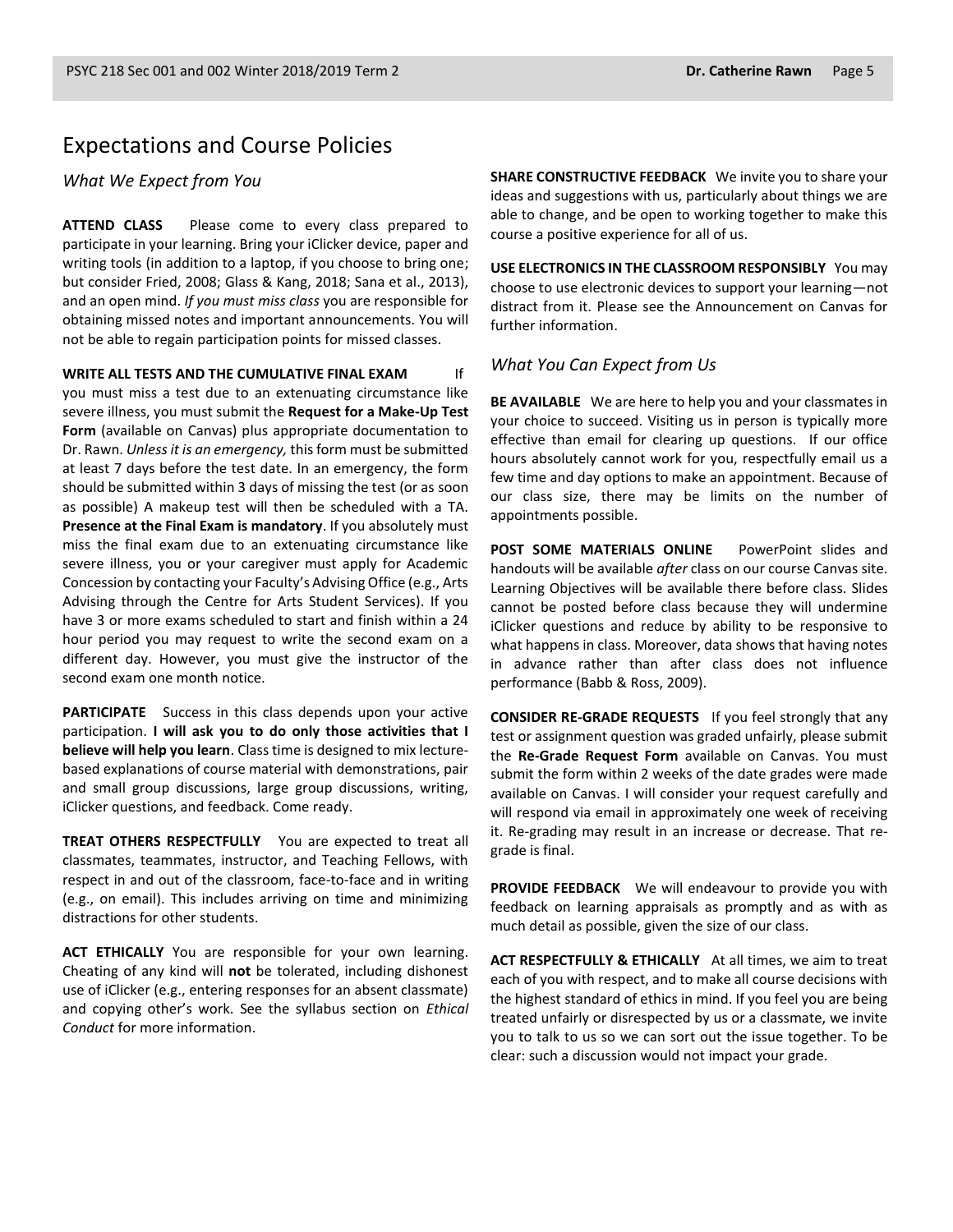## Tips for Success: Choosing to Learn!

I believe you can master this course material, *if you consistently choose to put in the effort required to do so.* Here's a rough guideline for how much time you should be spending on this course this year: **3-5 hours out of class for every 1 hour in class.** Note that some people will need more time than this.

What can you do *in class*?

- **Take notes** about what's being discussed, using what's on the slides to guide and organize your notes. (Don't just copy down what you see on the slides; you'll get those words later!).
- **Keep focused**. For example, avoid bringing a computer (or sitting behind someone else's) if it will be a distraction for you. Get adequate sleep and nutrition.
- **Actively participate in activities, demonstrations, and discussions; thoughtfully answer iClicker questions**. The point of all of these is to help you think about the material so you can master it and make it meaningful for your life.
- **Ask questions**. Be brave! If you would like clarification or are interested in how a concept connects or applies in some way… ask it!

What can you do during those 9-15 hours per week you spend on this course *outside class?*

- **Complete Assignments.** It might feel like assignments are an extra task, but completing them *is studying!* You need to link concepts together and apply them to real examples. You need to calculate and explain and interpret the results you find using our course material. What could be a better way to study?
- **Add to your class notes.** Fill in any missing gaps before you forget! Integrate your notes with the slides posted on our Canvas course website. *Build your notes so you can use them to study later.*
- **Come to office hours and post questions and answers on Canvas.** Get to know your Leaders in Learning, ask questions about course material, and find out more about psychology and statistics.
- **Prepare for the next deadline.** There are many components and deadlines to track. Stay organized and plan ahead to set yourself up for success.
- **Actively read the text**. For example, convert section headers into questions to help you identify the most important points to write. Take every chance to test yourself (Bjork & Bjork, 2011). For example, complete "Practice Problems," "Questions and Problems," and quiz yourself on the "Important New Terms." After each chapter, close your book and freely recall everything you can remember, then go back and check what you got and what you missed (Karpicke & Blunt, 2011). *Build your notes so you can use them to study later.*

 **Test yourself using learning objectives from class and the text**. What should you be able to do with the course material? Learning objectives are meant to help you answer this question so you can study more effectively.

# Learning Tools to Investigate



I encourage you to take responsibility for your learning and check out what these resources have to offer.

**ONLINE STATISTICS RESOURCES** Psychology doesn't own the topic of statistics. Many resources exist online to help people better understand statistics. The videos linked here [https://www.learner.org/courses/againstallodds/unitpages](https://www.learner.org/courses/againstallodds/unitpages/index.html) [/index.html](https://www.learner.org/courses/againstallodds/unitpages/index.html) might not use examples from psychology directly, but they might be helpful for you to understand some concepts in our course.

**TIME MANAGEMENT** Search online for productivity and project management tools/apps (e.g., [trello.com,](http://trello.com/) [www.rescuetime.com/,](http://www.rescuetime.com/) [todoist.com\)](https://todoist.com/). Try planning time to complete papers with [assignmentcalculator.library.ubc.ca.](http://assignmentcalculator.library.ubc.ca/)

**UBC ACADEMIC REGULATIONS** Information about academic regulations, course withdrawal dates and credits can be found in th[e University Calendar.](http://students.ubc.ca/calendar/academicyear.cfm)

**LEARNING COMMONS** is UBC's online hub for study and research support. This interactive website provides you with a wealth of academic resources, from tutoring and workshops to study groups and online technology tools. It also offers plenty of information on a variety of academic topics, and links to nearly all of the academic resources offered at UBC. Make the Learning Commons your first stop for all things academic! [http://learningcommons.ubc.ca](http://learningcommons.ubc.ca/)

**PHYSICAL OR LEARNING DISABILITIES** UBC is committed to equal opportunity in education for all students and so are we! If you have a documented disability that affects your learning in the classroom or your performance on tests or exams, please **contact Access & Diversity** in Brock Hall 1203, 1874 East Mall, Contact: 604.822.5844, [www.students.ubc.ca/access.](http://www.students.ubc.ca/access) **If your disability requires extra exam time, meet with Dr. Rawn as soon as possible to discuss accommodation options for the two-stage exams.**

**TUTORS** Some students who have done well in this course in the past are serving as tutors for hire. More information will be available in the first few weeks of class.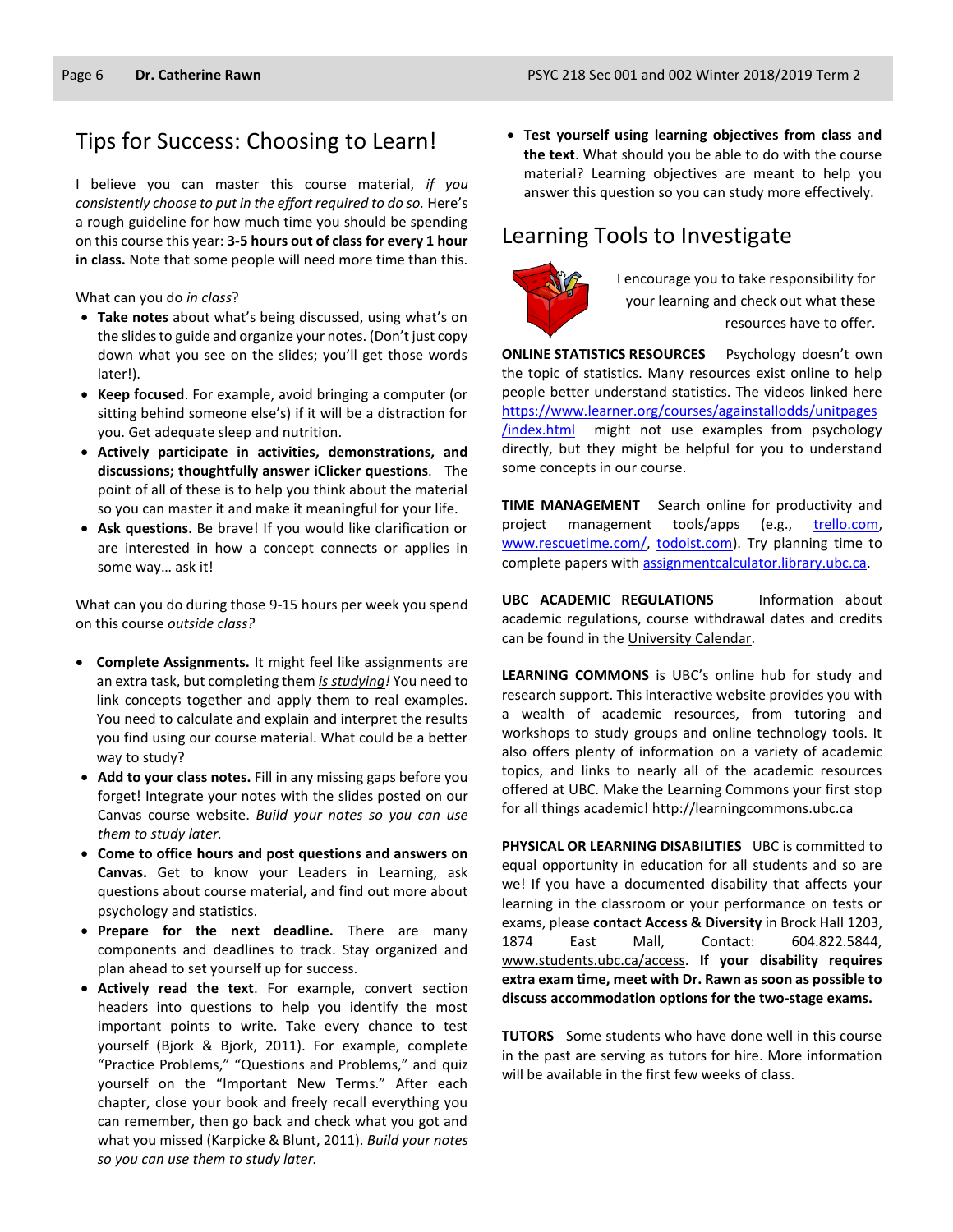### Psychology Department Grading Policies

*To meet department policy, the typical student demonstrating adequate performance on learning appraisals will earn around 63-67% in this course.* 

#### *Read on for details.*

In order to reduce grade inflation and maintain equity across multiple course sections, all psychology courses are required to comply with departmental norms regarding grade distributions. According to departmental norms, the average grade in a 100- and 200-level Psychology courses are 67 for an exceptionally strong class, 65 for an average class, and 63 for a weak class, with a standard deviation of 14. The corresponding figures for 300- and 400-level classes are 70, 68, and 66, with a standard deviation of 13. **Scaling** may be used in order to comply with these norms; grades may be scaled up or down as necessary by the professor or department. Grades are not official until they appear on a student's academic record. You will receive both a percent and a letter grade for this course. At UBC, they convert according to the key below:

| A+        | 90-100% | C+ | 64-67%    |
|-----------|---------|----|-----------|
| A         | 85-89%  | C  | 60-63%    |
| А-        | 80-84%  | C- | 55-59%    |
| $B+$      | 76-79%  | D  | 50-54%    |
| B         | 72-75%  | F  | $0 - 49%$ |
| <b>B-</b> | 68-71%  |    |           |



You are earning a degree at a highly reputable postsecondary institution. Therefore, criteria for success are high. The following guidelines broadly characterize the kind of work that is generally associated with the main grade ranges. These characteristics help to put the Psychology Department Grading Policies into context. Note that adequate performance is in the C range, which is the typical class average.

**A RANGE:** *Exceptional Performance.* Strong evidence of original thinking; good organization in written work; capacity to analyze (i.e., break ideas down) and to synthesize (i.e., bring different ideas together in a coherent way); superior grasp of subject matter with sound critical evaluations; evidence of extensive knowledge base.

**B RANGE:** *Competent Performance.* Evidence of grasp of subject matter; some evidence of critical capacity and analytic ability; reasonable understanding of relevant issues; evidence of familiarity with the literature.

**D-C RANGE:** *Adequate Performance*. Understanding of the subject matter; ability to develop solutions to simple problems in the material; acceptable but uninspired work; not seriously faulty but lacking style and vigour.

**F RANGE:** *Inadequate Performance.* Little or no evidence of understanding of the subject matter; weakness in critical and analytical skills; limited or irrelevant use of the literature.

*Consider these characteristics when making choices about the quality of work you submit in all learning appraisals, in this and any other course.*

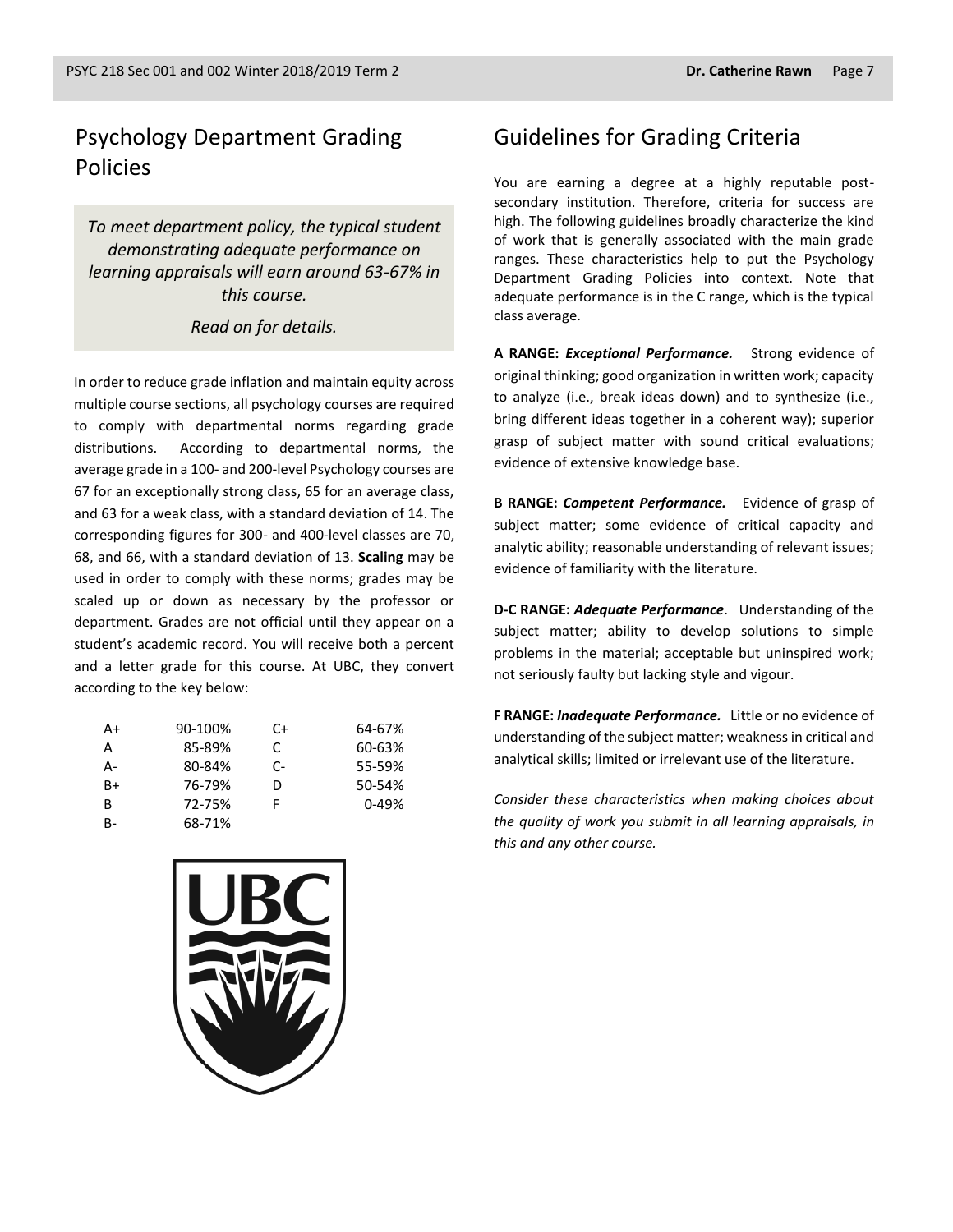### Ethical Conduct: Practices and Policies

Don't Cheat. Don't Plagiarize. It's Not Worth It. Read on for Key Definitions, Consequences, and Ways to Act Ethically

The consequences for unethical conduct are more severe than you may think: you may fail the assignment or test, you may fail the course, you may be expelled from University, and unable to attend any other postsecondary institution in the future. Think about the longterm implications of that outcome in your life.

#### **Psychology Department's Position on Academic Misconduct**

Cheating, plagiarism, and other forms of academic misconduct are very serious concerns of the University, and the Department of Psychology has taken steps to alleviate them. In the first place, the Department has implemented software that can reliably detect cheating on multiple-choice exams by analyzing the patterns of students' responses. In addition, the Department subscribes to *TurnItIn* — a service designed to detect and deter plagiarism. All materials (term papers, lab reports, etc.) that students submit for grading will be compared to over 5 billion pages of content located on the Internet or in TurnItIn's own proprietary databases. The results of these comparisons are compiled into customized "Originality Reports" containing several, sensitive measures of originality that flag instances of matching text suggesting possible plagiarism; instructors receive copies of these reports for every student in their classes.

During exams, the instructor and invigilators reserve the right to move students in their seating arrangement with no explanation provided.

In all cases of suspected academic misconduct, the parties involved will be pursued to the fullest extent dictated by the guidelines of the University. Strong evidence of cheating or plagiarism may result in a zero credit for the work in question. According to the University Act (section 61), the President of UBC has the right to impose harsher penalties including (but not limited to) a failing grade for the course, suspension from the University, cancellation of scholarships, or a notation added to a student's transcript. For details on pertinent University policies and procedures, please see Chapter 5 in the UBC Calendar [\(http://students.ubc.ca/calendar\)](http://students.ubc.ca/calendar).

#### **Why is Academic Misconduct Treated So Harshly?**

Some people don't feel like cheating on a test or taking a sentence or two from someone else's paper without citing it is a big deal. Here's a bit of insight into why we care so much.

In the academic community—a community of which you are now a part—**we deal in ideas**. That's our currency, our way of advancing knowledge. By representing others' ideas in an honest way, we are (1) respecting the rules of this academic community, and (2) showcasing how our own novel ideas are distinct from but relate to their ideas. APA style gives us a formal way to indicate where our ideas end and where others' begin. **Welcome to the academic community. You are expected to act honestly and ethically, just like the rest of us.**

#### **Participating in the Academic Community Ethically**

What can you do to ensure you are acting ethically in this course? **First, recognize that all graded work in this course, unless otherwise specified, is to be original work done independently by individuals.** Although you can seek help from your TFs and peers while figuring out the lab assignments, *all assignments are to be completed independently.*

**Visit the Learning Commons' guide to academic integrity**  UBC offers an online guide to preventing unintentional plagiarism and organizing your writing. Visit [http://learningcommons.ubc.ca/resource-guides/avoiding](http://learningcommons.ubc.ca/resource-guides/avoiding-plagiarism/)[plagiarism/](http://learningcommons.ubc.ca/resource-guides/avoiding-plagiarism/)

**Do not copy and paste text** from other sources, including other people's work, even in a draft. Don't even read another person's lab assignment before completing your own, as you might unintentionally misrepresent those words as your own in a later draft (which would still qualify as plagiarism).

*In cases of lab assignments that have an unusually high degree of overlap in their responses, both parties will receive zero for the assignment, and both will be called in to explain. Cases of cheating will be reported to the department and the university.*

**Keep up to date with course material and prepare well.** Avoid putting yourself in panic mode come exam and deadline time. Treat every assignment and exam as a test of *your* knowledge, without any unauthorized aids of any kind.

*If you have any questions about how to seek advice from peers without crossing the plagiarism boundary, please see your Instructor or TF before handing in your assignment.*